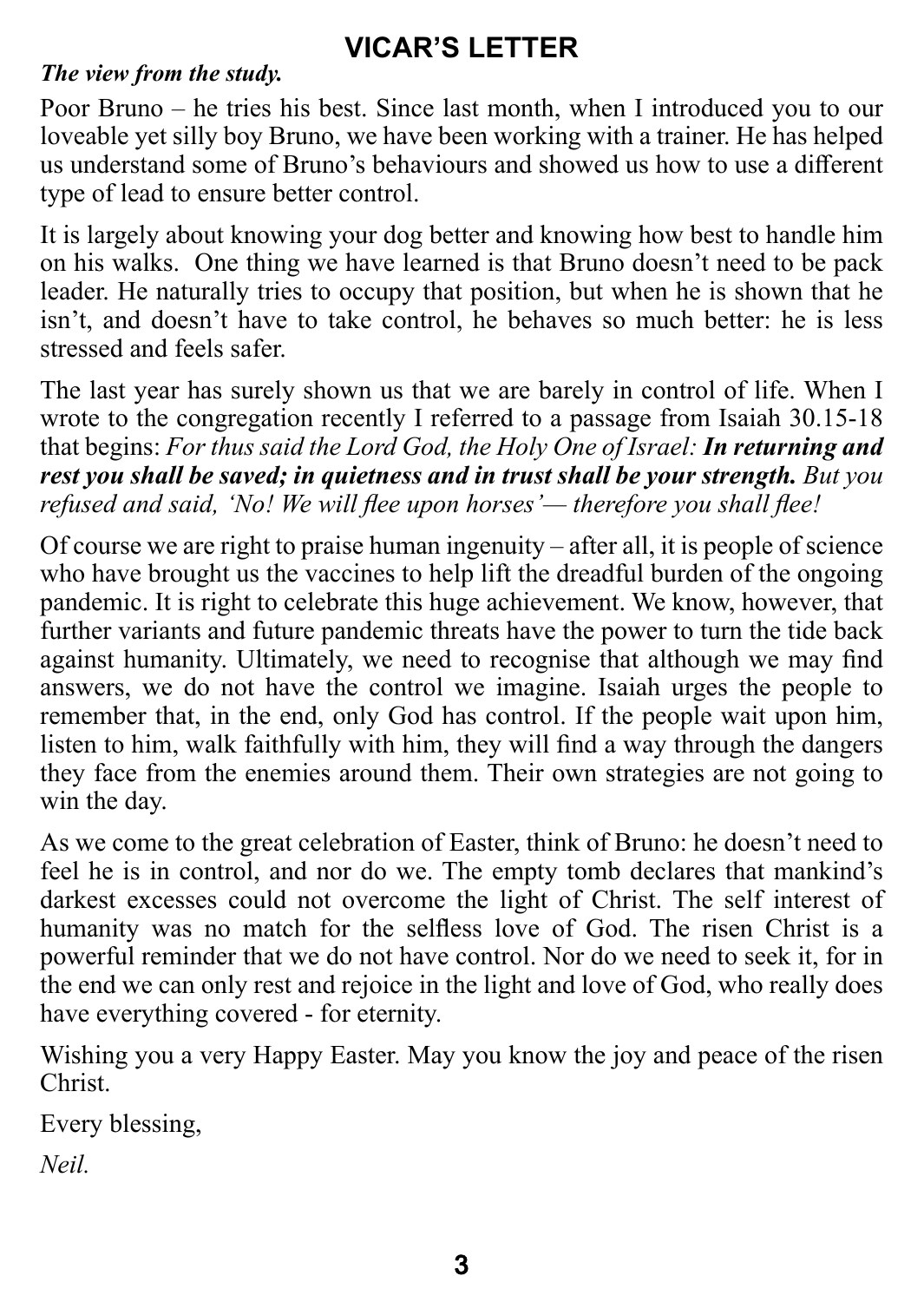# **Annual Meetings**

## **16th May, 11.00am (straight after church service).**

The **Annual Meeting of Parishioners** (for the election of churchwardens) and the **Annual Parochial Church Meeting** (APCM) will take place after the main service on Sunday 16th May, starting after the morning service around 11.00am. *Please note this date is subject to review if there is any change in the restrictions or advice arising from the coronavirus pandemic.*

Nomination forms will be available in church and online for those wishing to stand for election as Churchwardens or Parochial Church Council (PCC) members. attend and vote at the Annual Meeting of Parishioners, you must be on the church or civil electoral roll for Grimsargh. To participate in the APCM or stand for office as a PCC member, you must be on the church electoral roll, which is being revised this month (see separate article from Jenny Soper).

At the APCM we will elect members of PCC. Of current members, three are coming to the end of their term of office (three years) and will need to stand for re-election if they wish to continue. There are two vacancies unfilled from last year. Therefore, up to five members may be elected at the APCM.

We will also appoint sidespersons to assist the churchwardens, with a special focus on the ministry of welcome on Sunday mornings.

There are no elections to Deanery Synod this year, but there is still one vacancy.

PCC members will need to complete a declaration that they are 'fit and proper persons' to serve as trustees of a charity (which is the status of the PCC, even though we are not registered as a separate charity). They will also be asked to complete a basic introduction to safeguarding.

May I take this opportunity of expressing my personal thanks to all those who have, in any way, served the parish over the last 12 months. Thank you for being prepared to offer your time and skills in the service of Christ through his church here in Grimsargh.

*Neil*

## **Covid-safe Services**

In order to maintain our services in a safe manner, please remember the basics:

- social distancing (both in the church and outside)
- hand hygiene (use sanitiser)
- � face coverings to be worn in church (covering mouth *and* nose)

It is also important that we all keep an eye on our own health, so if you are unwell, and especially showing symptoms of Covid-19, you should be self-isolating and seeking medical advice. If you have been advised to self-isolate due to contact with someone who has tested positive for Covid-19, you must not attend church. Also please consider whether it is wise to be coming to church if your own health remains vulnerable.

Some people have been coming to services but not receiving communion physically – this is perfectly acceptable if you are concerned about any risk of hand contact. We are using wafers instead of bread in order to minimise hand contact with the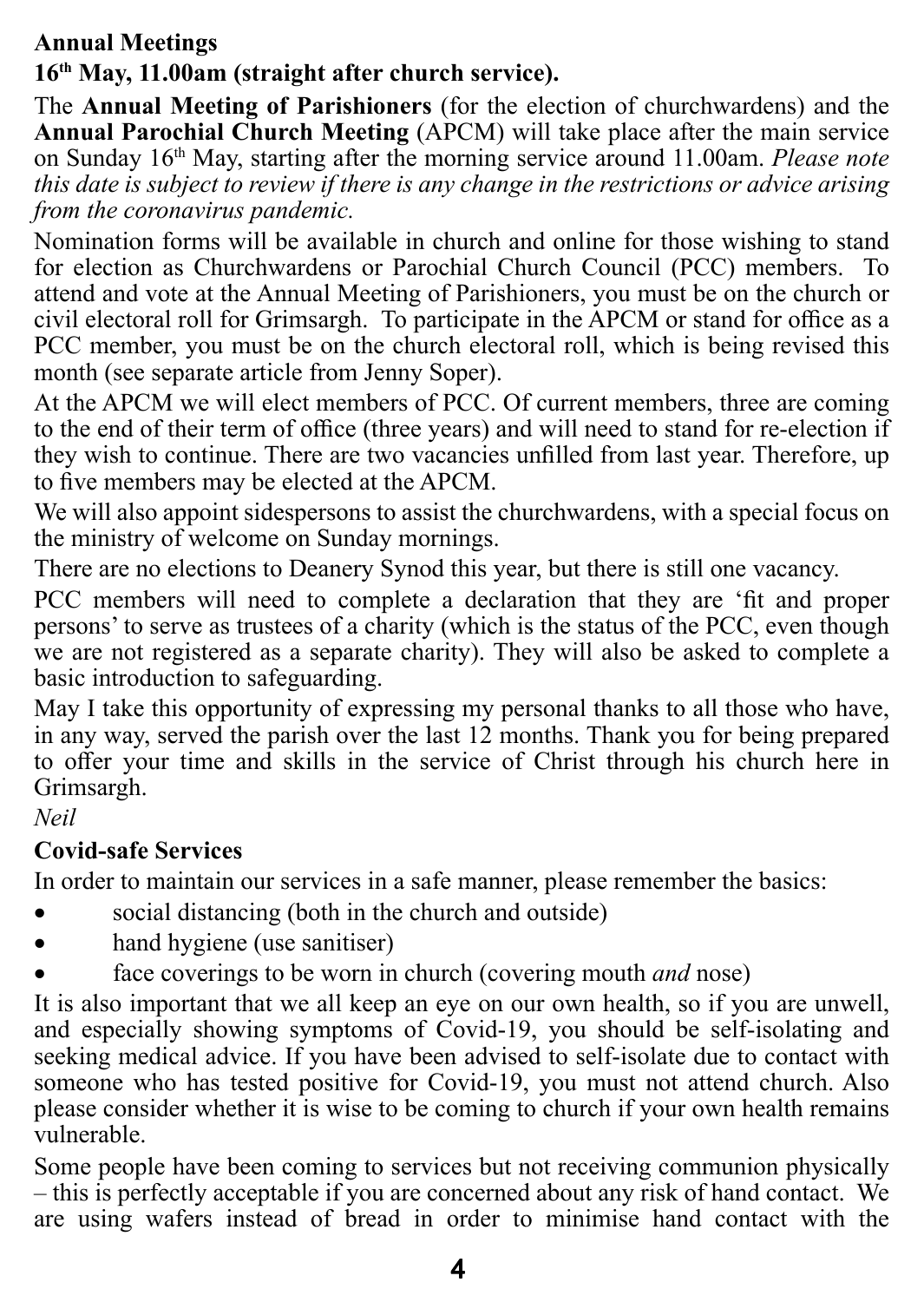sacrament. In getting the communion wafers ready, my hands are always washed and sanitised before touching them, a face covering is worn, and then the wafers remain covered during the service. They are only uncovered again when my face covering has been put back on and hands sanitised again. A spoon is used to offer the bread to each communicant. This mitigates the theoretical risk of passing on the coronavirus through contact with the bread.

Ours is quite a small church with narrow aisles and various pinch points, so please do give due regard to keeping your distance at all times. Remember also this applies outside.

As you will know, the advice about dealing with Covid 19 changes quite rapidly at times, so please be prepared for new instructions and guidance. The diocese issues regular updates, following government and Church of England instructions, which we will implement as required.

Sunday services are at 10.00am and there is a midweek Thursday morning Communion at 11.00am. At present we are not requiring people to book in, but if numbers increase we may have to consider this option. Meanwhile, apologies if we have a particularly busy Sunday and you are not permitted to enter the building. Thank you for your cooperation.

## **Confirmation**

Having been postponed twice, the service is now scheduled for **Sunday 6th June 2021**, at 4.30pm with Bishop Jill.

## **Your Magazine**

Those who pay an annual subscription will be asked to **renew this month**. The cost is £6 for 10 issues.

We will be **combining the Dec and Jan issues**, so the magazine will reduce to 10 editions a year, rather than 11 at present.

Thank you to all who help with the magazine, especially Bernard, Nellie and James, along with the great team of distributors.

If you wish to contribute items for the magazine, please send them to Bernard, Nellie or the vicar.

## **MOTHERS' UNION**

Easter Greetings to you all! May the power  $\&$  love of the risen Jesus fill your lives with hope and strength ! As things are still very uncertain it is good to be reassured by the Easter message. The vaccine programme offers us hope too that we will soon be able to see friends again, but 'til then we will find new ways of getting to know each other!

This month's birthday girls are Jean Harrison and Shirley Brown. Speaking to the birthday girls each month is so exciting, re-minds me of a treasure hunt, discovering for hidden treasures and that each one of us is like treasure. God says 'You are precious in my sight .. and I love you' Isaiah 43:4.

So what have I discovered about Jean Harrison? She is very well-known in Grimsargh. Before retiring, she worked in the Post Office for over 14 years, working with six different bosses. During Lockdown she, and her husband, Ken have become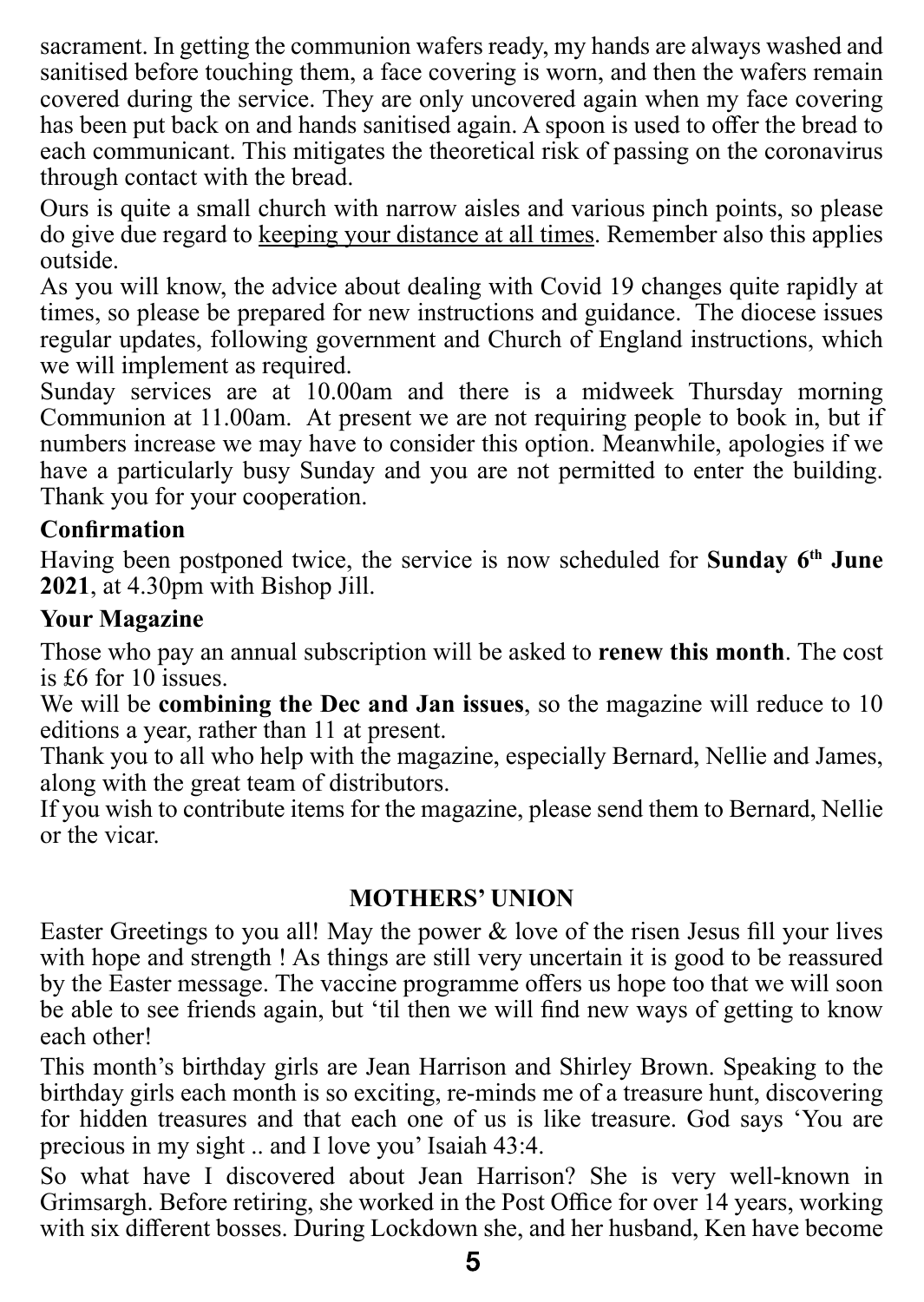'hooked' on jigsaws! They have completed over 30 jigsaws during the winter Lockdown. Although they find it addictive and a good way to relax together she is looking forward to getting out to do gardening, once the warmer weather arrives when the jigsaws will be packed away!

Shirley Brown's birthday is on April 30th. She moved to Lancashire from her

 $\star$ 

 $\overline{\mathbf{M}}$  $\rightarrow$ 

 $\rightarrow$ 

|               | Yes, children DO need to catch up!                                                                        |
|---------------|-----------------------------------------------------------------------------------------------------------|
|               | They need to catch up with their Grandparents.                                                            |
|               | They need to catch up with their cousins.                                                                 |
|               | They need to catch up with their friends.                                                                 |
|               | on They need to catch up with visits to family.                                                           |
| ♦             | They need to catch up with swimming and sports<br>clubs.                                                  |
| ¥             | They need to catch up with trips to the trampoline<br>park, the bike park, the play park.                 |
|               | They need to catch up with trips to the cinema<br>and the theatre.                                        |
| **            | They need to catch up with birthday parties,<br>playdates and sleepovers.                                 |
|               | They need to catch up with their scouting groups.                                                         |
| * *           | <b>PR</b> They need to catch up with trips to the zoo,<br>wildlife centres and aquariums.                 |
| <b>W</b>      | Ill They need to catch up with visits to museums<br>and castles.                                          |
|               | They need to catch up with trips to the beach.                                                            |
| ₹<br>ŵ        | They need to catch up with caravan and camping<br>holidays.                                               |
| ↞             | Yes, they DO need to catch up this summer, but what<br>they don't need is more school work. TEACHERS also |
|               | need the break - they have worked through every<br>lockdown and also deserve some 'catching up' time      |
| $\frac{1}{2}$ | so they can return to work in September refreshed<br>and be able to really have an impact.                |
|               | Everybody's mental well being is important.                                                               |
|               |                                                                                                           |

beloved Newcastle, (I love her Geordie accent!) to Blackpool initially, then to **TAX**  $\mathbb{R}$ Longridge with her husband's job in the Water Authority 60 years ago. She has a  $\blacksquare$ very big close-knit family… 2 daughters, 8 grandchildren and 21 greatgrandchildren! They are all keen sports people. Her daughters competing in the Great North Run and her grandson Carl, coaching the successful Preston Girls League to mention just a couple of their ac-tivities. She is very grateful to her friends in Grimsargh and the family for all their phone calls during Lockdown.

I receive many clips by WhatsAap. Some are thought provoking and worth passing on, I particularly like this one about children catching up!

So as we place our families and friends in His hands, we remember particularly Hilda who has been in Chorley hospital but is now back in Alston Lodge. I would like to end in a great verse from

Romans 8. "For I am convinced that neither death nor life, neither angels nor demons, neither the present, nor the future, nor any powers can separate us from the love of God, that is in Christ Jesus our Lord!"

Happy Easter to you all. Love Ruth

## **Golden Wedding**



Congratulations to Marlene and Bernard Mackley who celebrate their Golden Wedding on the 17<sup>th</sup> April. They were married at St Mary's Church in Preston and immediately came to live in Grimsargh.

It was several years before they began to worship here at St Michael's (having continued to attend St Mary's) but are now both very active in our church community.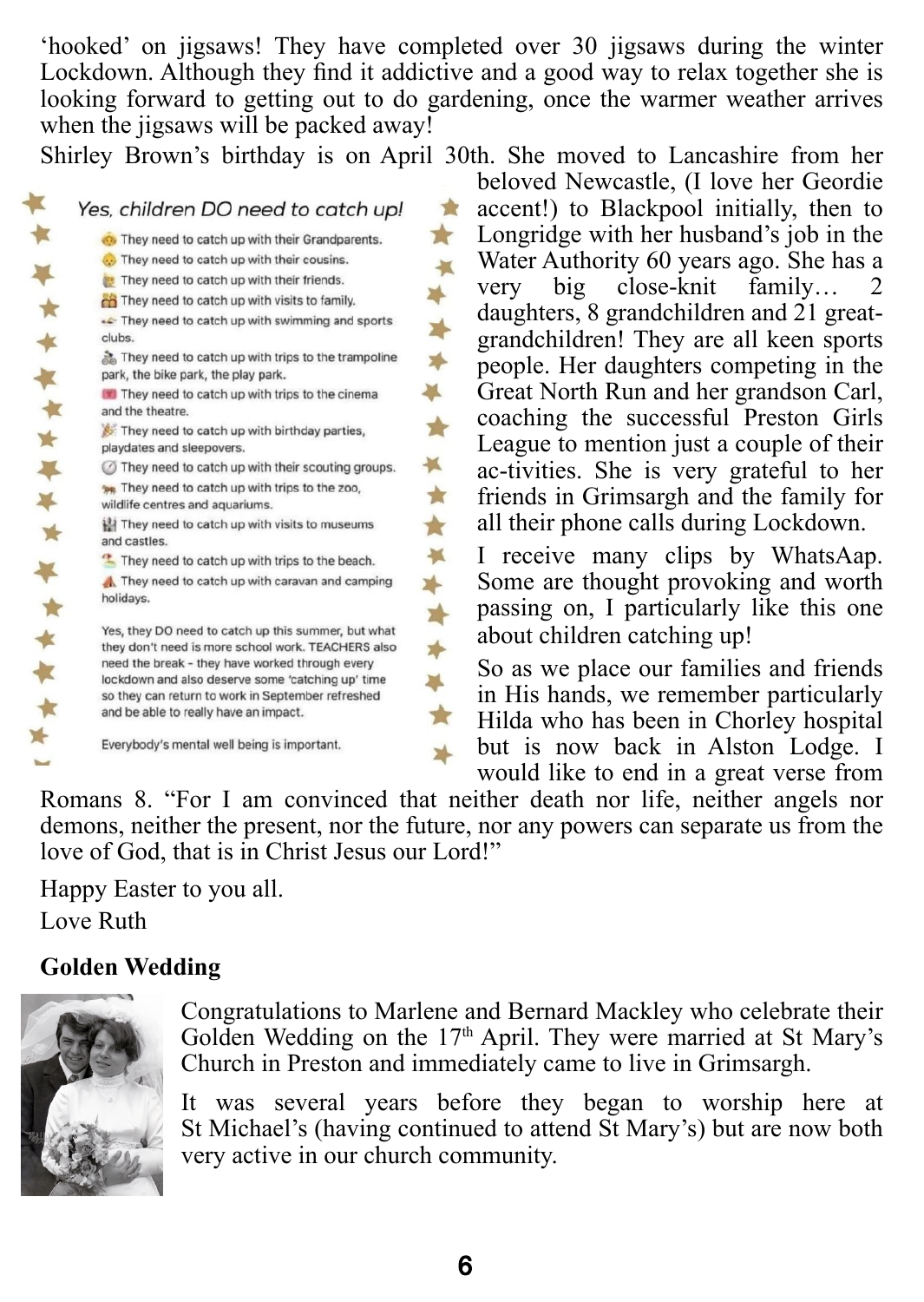## **"FAF Zoom Meeting", Wednesday 7th April 10am**

The first meeting of "FAF" was highly productive and great fun! If you would like to come along and join us, albeit virtually at the moment, please contact Nellie, Ruth, Penny, Hazel, Eileen Parker or Jayne. Hopefully, we will be able to meet face to face in the very near future. We are busily planning lots of fun fundraising events and activities, and warmly welcome new faces!

## **"Whit Walks and Afternoon Teas", Saturday 22nd May**

During lockdown, many of us have been taking to the highways and byways and have enjoyed discovering the local lesser travelled roads. On Saturday 22nd May, we are hoping to lead several socially distanced guided walks, in small groups, around Grimsargh, before heading back to Church for a delicious boxed afternoon tea, kindly supplied by Sarah Putland and family. The cost of the walk and the tea will be £5.

There will be several short circular routes, some buggy and some dog friendly. What better way to explore Lancashire's countryside than a short walk in the lovely Spring sunshine? This year has made us all realise how valuable fresh air and exercise can be, and you won't have to travel miles to enjoy several great walking routes on our doorstep. Time and routes to follow in May's magazine.

If you would like to sign up for the walk, please contact any "FAF" member, or call Jayne on 01772 – 704112 or email, jaynewoollam@hotmail.co.uk

### **SCHOOL REPORT**

On March the 8<sup>th</sup> we were extremely happy to welcome back all our children and families. Our new members of staff had only spent one day with their full classes before lockdown restrictions were imposed by the Government. I had also only spent one day with a full school as the new headteacher so it was great to welcome back our families and great to see so many smiling faces as our children arrived at school.

During these first few weeks with a full school, we have focused on trying to ensure children are happy and safe. Teachers have spent time talking to children about their lockdown experiences and about the importance of talking and sharing worries.

## **We are looking forward to…**

Celebrating Comic Relief on Friday 19th March and taking part in our very own 'Grimsargh Groove Danceathlon'!

On March  $23<sup>rd</sup>$ , we will be reflecting on the past year of Covid restrictions as part of the National Day of Reflection. Each class will be completing an activity to as a way of reflecting.

We are excited about celebrating British Science Week and have a variety of activities planned. The official week has been and gone but we decided to celebrate this towards the end of term and with all children back and more settled into school routines. We are particularly excited about our virtual visits with some of our parents/ carers who have volunteered to talk to us about their job and what it entails.

On behalf of our school staff, I hope our school community continues to support each other and remains safe.

Kind Regards Mr Stuart Booth Headteacher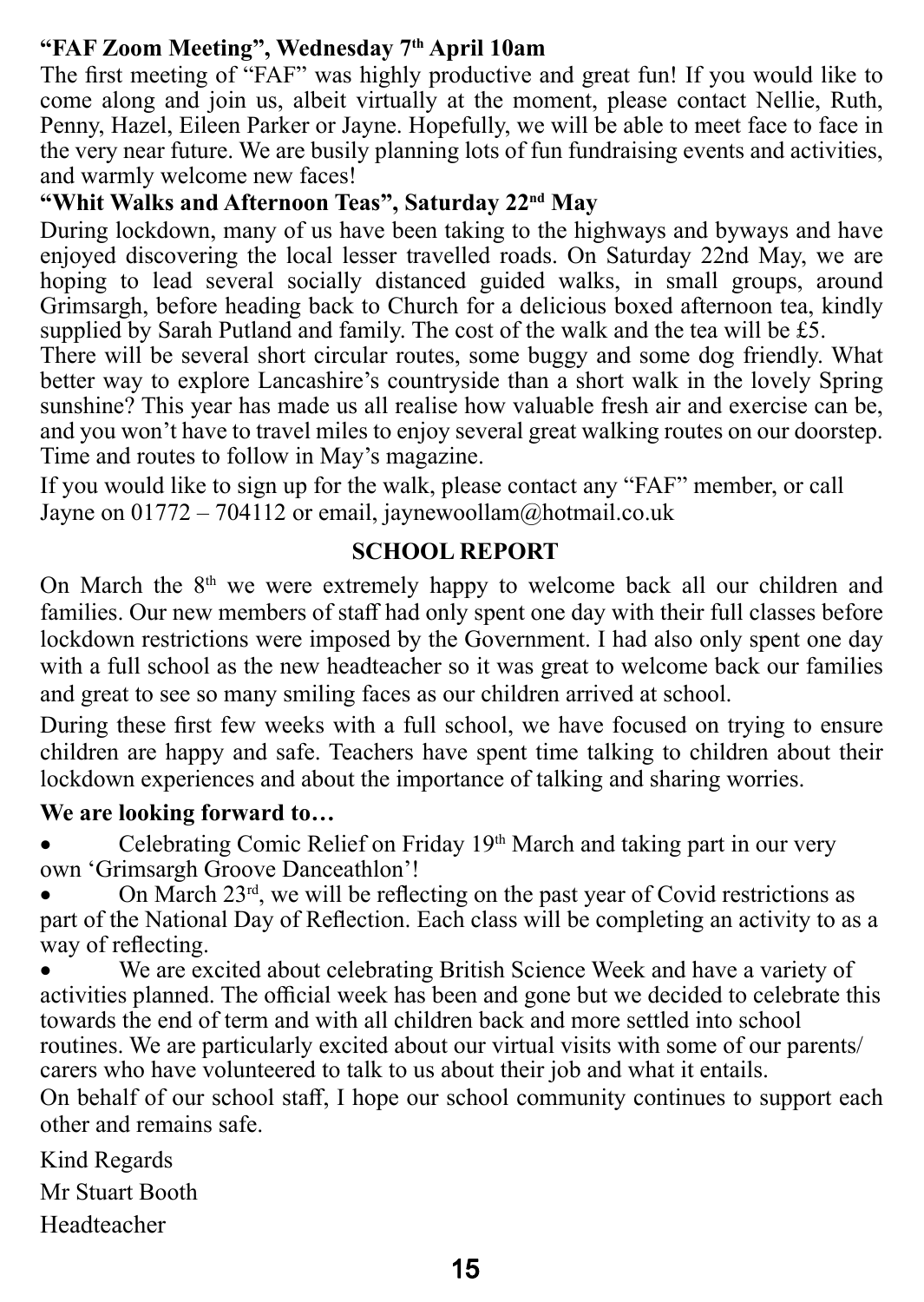

This is a fantastic range of ideas taken from the Blackburn Diocese board of Education website. Have fun doing as many as you can!



Outdoor Easter Challenge: how many can you do? Tick the box next to each challenge once you've completed it. Name of Explorer:



# **Egg Seed Bombs**

Make seed bombs using scrap paper and seeds (instructions) below\*). Scatter in your garden & watch the flowers grow. Discuss the new life we have in locuc



Get messy and make mudcakes - pick some pretty flowers to decorate them with.

Thank God for this season of new life, growth and the food that we eat.

Have fun and run around a field

Thank God that through His Son Jesus, we have been set free: deaths curse has lost it's grip on us.

## Garden Bunting

garden or outdoor space (see inspiration below\*).

bunting for people or places that are suffering.

## **Poohsticks**

Enjoy spending some time playing this classic game. Whilst holding a stick say sorry for things you have done wrong. **Drop it and remember that God** washes those things away.

\*Instructions for all these items can be downloaded from our website: https://www.bdeducation.org.uk/shop



Using lots of different objects. (twigs, paddling pool, brown blanket, etc.), create a giant birds nest and snuggle in it. Talk about the ways God cares for us and looks after us.



Making rock rubbings with paper & cravons to reveal it's pattern. Discuss how it would have felt to find out that the rock had been rolled away to reveal the empty tomb. Jesus is alive!



## **Nature Impressions 1**

Mould discs out of play dough or clay. Find natural items, press them into the discs then lift them off to reveal an impression.

What impression does Jesus leave on our lives?

#### **Crocus vs Daffodils**





Make a bird feeder: either a whole seed fat ball or one to put loose seeds in. Research ideas. It's important that we feed ourselves with God's word from the Bible. When do you do this?





- enjoy it!





Make bunting to decorate your

Write or draw prayers on the











**Praise God for creation. Bird Feeder**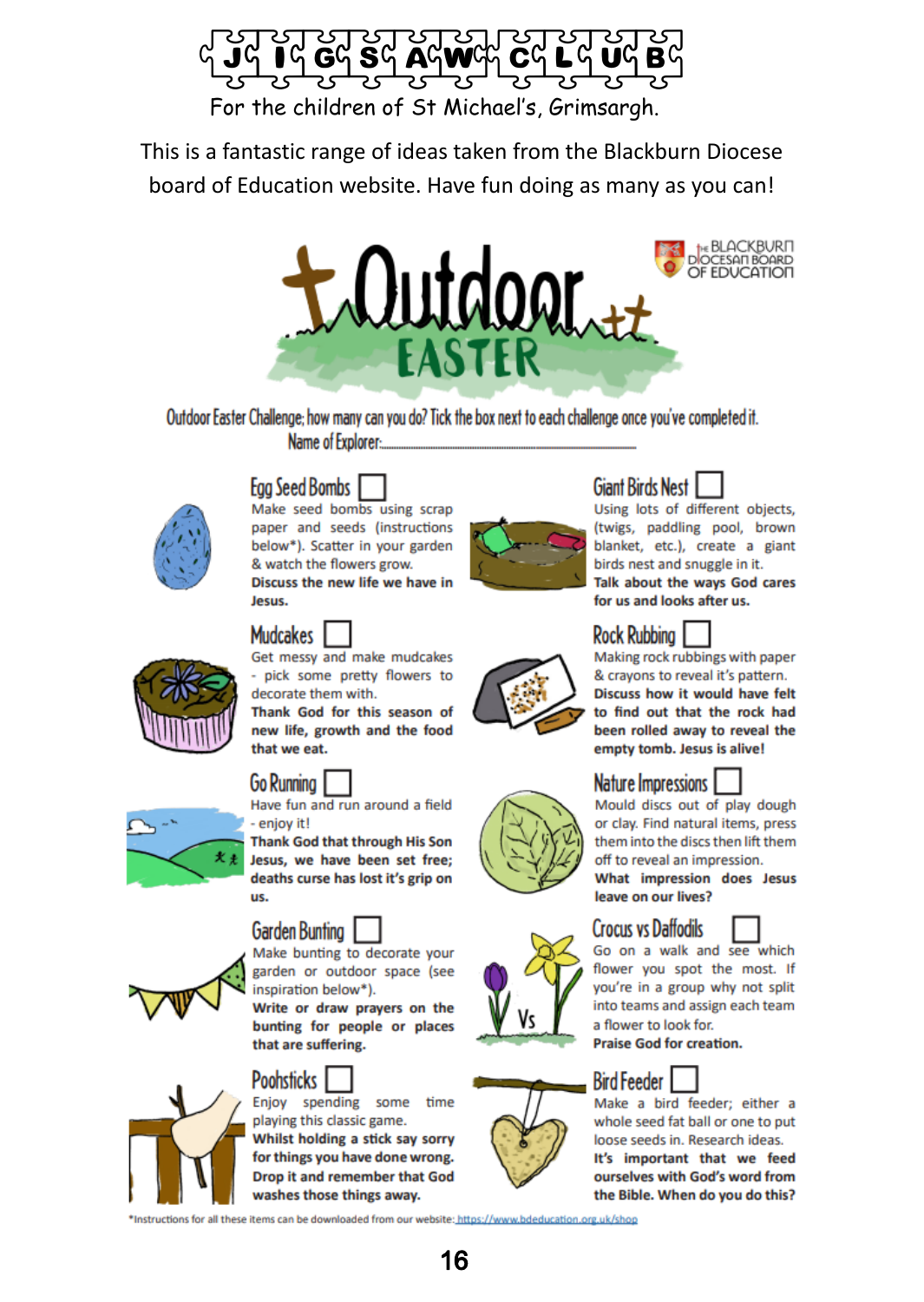## **CHURCH COLLECTIONS**

## **FLOWER ROTA**

| April | 4tht. | <b>Easter Flowers</b>    |
|-------|-------|--------------------------|
| April | 11th  | Vacant                   |
| April | 18th  | M & B Mackley & N Cowell |
| April | 25th  | Vacant                   |

## **SIDESPERSONS, READERS AND COFFEE ROTAS**

|            | 8.30am | 10.00am | <b>Communion</b><br><b>Assistant</b> | <b>Readers</b>         | Coffee |
|------------|--------|---------|--------------------------------------|------------------------|--------|
| April 4th  |        |         |                                      | <b>B</b> Holt<br>Vicar |        |
| April 11th |        |         |                                      | J Eccles<br>Vicar      |        |
| April      | 18th   |         |                                      | D Rusling<br>Vicar     |        |
| April 24th |        |         |                                      | N Cowell<br>Vicar      |        |

| <b>Funeral</b>         | Jesus said "I am the Resurrection and the Life"     |
|------------------------|-----------------------------------------------------|
| March 16th             | Glynis Elizabeth Hill, 66 years.                    |
| March 17th             | Roy Vickers, 76 years.                              |
| <b>Burial of Ashes</b> | 'Deep peace of the Son of Peace be with you always' |
| March 11h              | May Taylor, 99 years.                               |